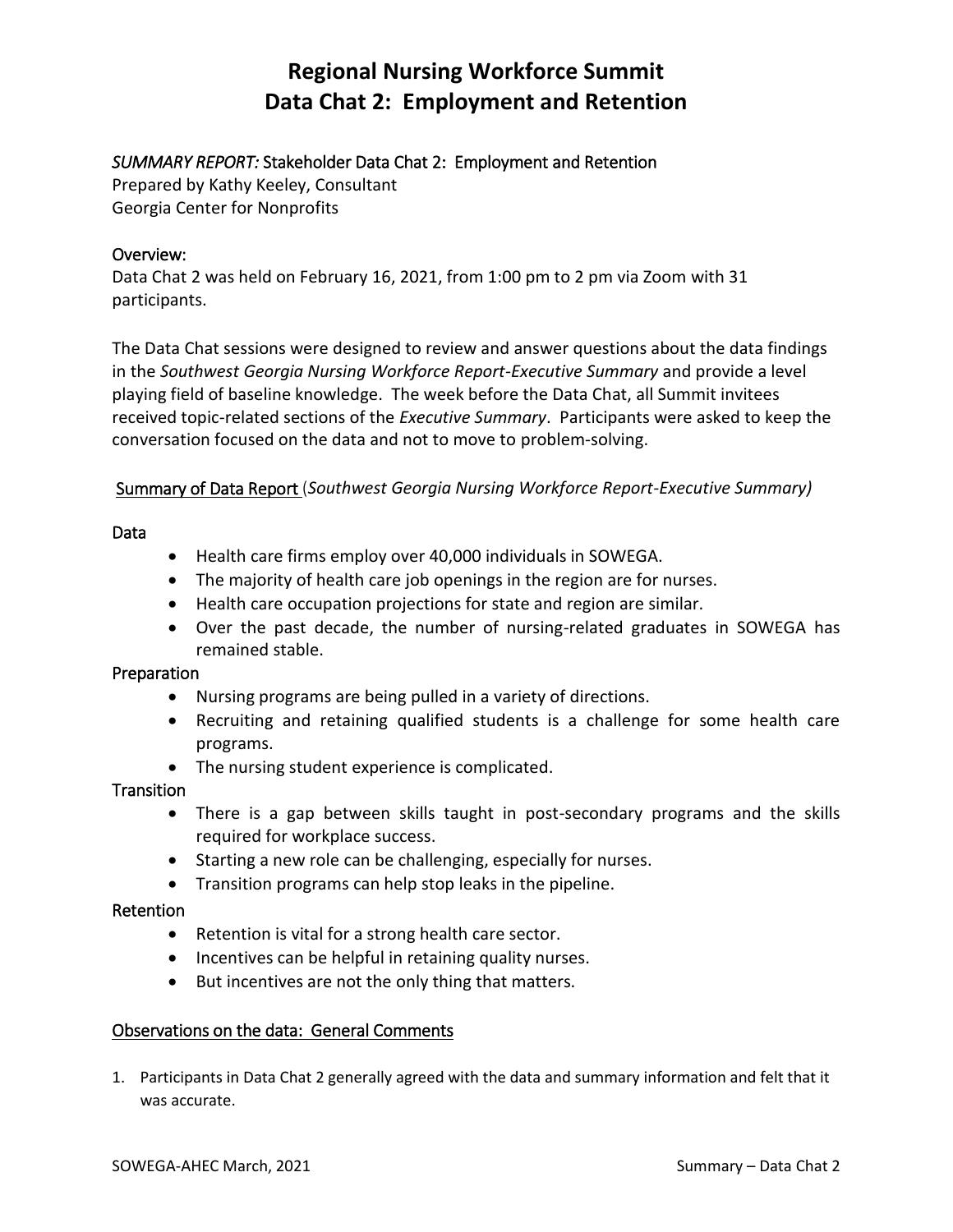# **Regional Nursing Workforce Summit Data Chat 2: Employment and Retention**

- 2. The discussion focused on information to confirm or enhance the data. Many noted the data was collected in late 2019/2020 before the pandemic; the discussion pointed out how they believed the pandemic might have impacted the data. Observations regarding 2020 are noted in the General Comments section where appropriate. The overall feeling is that the pandemic has encouraged nurses to become traveling nurses under staffing contracts with higher pay as the chief benefit.
- 3. There are more opportunities and positions for nurses other than bedside and acute care. We have increased the number of nursing career options, functions, and settings by decreasing the number of nurses' staying at the bedside.
- 4. One observation confirmed the disconnect between skills learned in school and what they need to do on the job. The challenge and disconnect are revealed when newly graduated nurses begin work in a hospital or acute care setting, and the job is nothing like what they anticipated.
- 5. Nurse retention was a constant theme.
	- a. Individuals noted that nurses come to their hospitals like sponges, excited to learn, but do not stay. They often go to larger cities or another job, so retention is a significant issue. Rural hospitals find that nurses will come for jobs but do not stay; they get their basic training then leave for larger cities or hospitals that may pay more. This constant turnover is challenging for the smaller rural hospitals.
	- b. Nurses are leaving within the first 6 months of hiring to take other jobs and become traveling nurses. They often go in cohorts.
	- c. Nurses are also leaving to become Nurse Practitioners, which has been encouraged but may negatively impact nurse retention.
	- d. Some felt nurses were leaving for larger sign-on bonuses.
	- e. Incentives are not the only thing that matters. Respondents agree with this statement in the report and find that other things matter like work culture, quality of work/life balance, and other considerations around the work environment. Many nurses are mentally and physically exhausted after the last year under covid-19 and are resigning for that reason (actual data available is prior to covid-19).
- 6. According to the report (slide 7) nursing graduates have remained stable. This was unexpected as most correlate stable graduation rates with a stable workforce. Graduate rates may be stable, but we do not see this in hospital settings, as stated in the discussion. Some hospitals are not seeing graduates show up at their hospital, while others report retention issues during and after the first year.
- 7. It is important to note that Nursing Assistants and LPNs are decreasing in number, yet the demand is increasing. The shortage in these positions negatively impacts nurses' ability to work at the top of their licenses.
- 8. The decrease in LPN graduates was commented on as a surprise to a few participants. They were not aware of this drop in LPN graduates.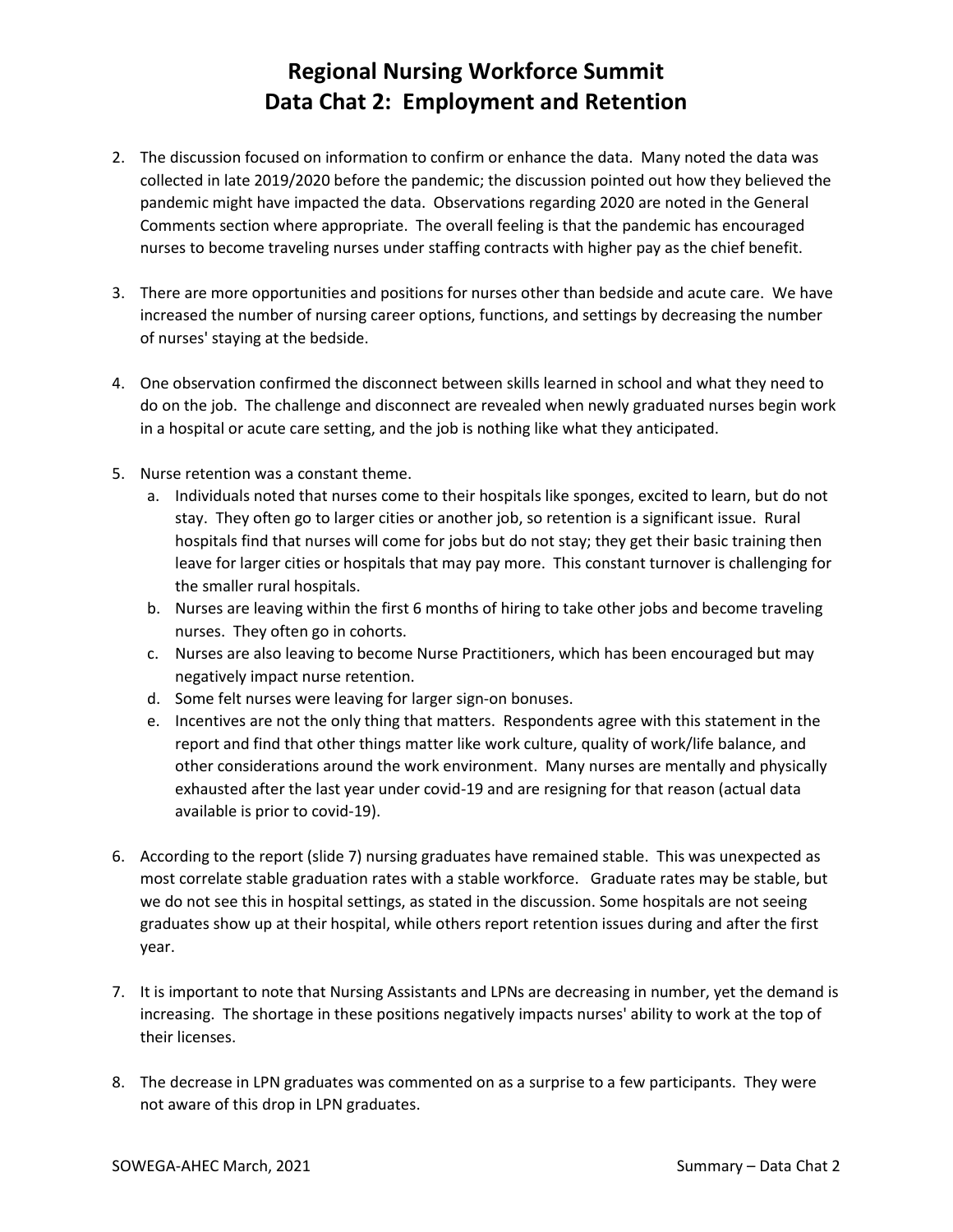# **Regional Nursing Workforce Summit Data Chat 2: Employment and Retention**

- 9. There has been a change in clinical training opportunities with the shift to hiring BSNs. Training time is given to BSN students limiting LPN training opportunities. Changes in demand are also a challenge.
- 10. The old phrase "forget what you learned in school and we will teach you what you need to know here" was a common theme and came up in the discussion. Skills taught and skills required do not always match the students' perspective as shared in the data. Data from nursing students indicated that clinical terms and terminology are different from institution to institution. We need to understand this from the student's perspective better.
- 11. LPNs drop out as they do not have the money for fees and daily living expenses. If even tuition is covered, fees and loss of income become a barrier to completing the program.
- 12. Nursing faculty was a concern for many on the data chat. There was a discussion of the issues around faculty recruitment and retention and how the role and expectations of nursing faculty have changed over the last few years.
	- a. Faculty pay is an issue. Schools can backfill faculty retirement positions, but because they are in a budget-neutral position, expanding staff is an issue; they cannot grow the programs. A budget-neutral status equates to not receiving funding for 2 years.
	- b. Work life balance is a big challenge as faculty are expected to work longer hours and be more responsive for students. Example: distance education has created added burden for faculty and their teaching loads. Expectations of faculty by students is that they are on 24-hour call. Simulations are high on use of resources even though they are great. Faculty roles in the work setting are more burdensome. (Example is that a bedside nurse can work hard in 12-hour shift and then be done.)
	- c. Discussion occurred on what is different for nursing faculty and they will need a compelling case to be heard in the university systems. We need the data to present an argument for increasing number of faculty.
- 13. Student readiness is also an issue with some students struggling with math and science. Some students are accepted, but there are not ready, and the school has lost a slot that could have gone to someone else. There is a higher failure rate in science and math, with many students giving up rather than retaking the test.
	- a. Should we consider shadow hours before applying to nursing school? So many do not even know what they are getting into.
	- b. Time management/task management vs. critical thinking and assessment skills lacking in students.
- 14. Questions were asked if we need to change our admission criteria for nursing students or if we need to work with the schools to prepare better students in math and science required to be successful in nursing. An example was shared about a program with the career academy in Tifton regarding math preparation for nursing. Are we teaching students what they need to be successful in the world of work?